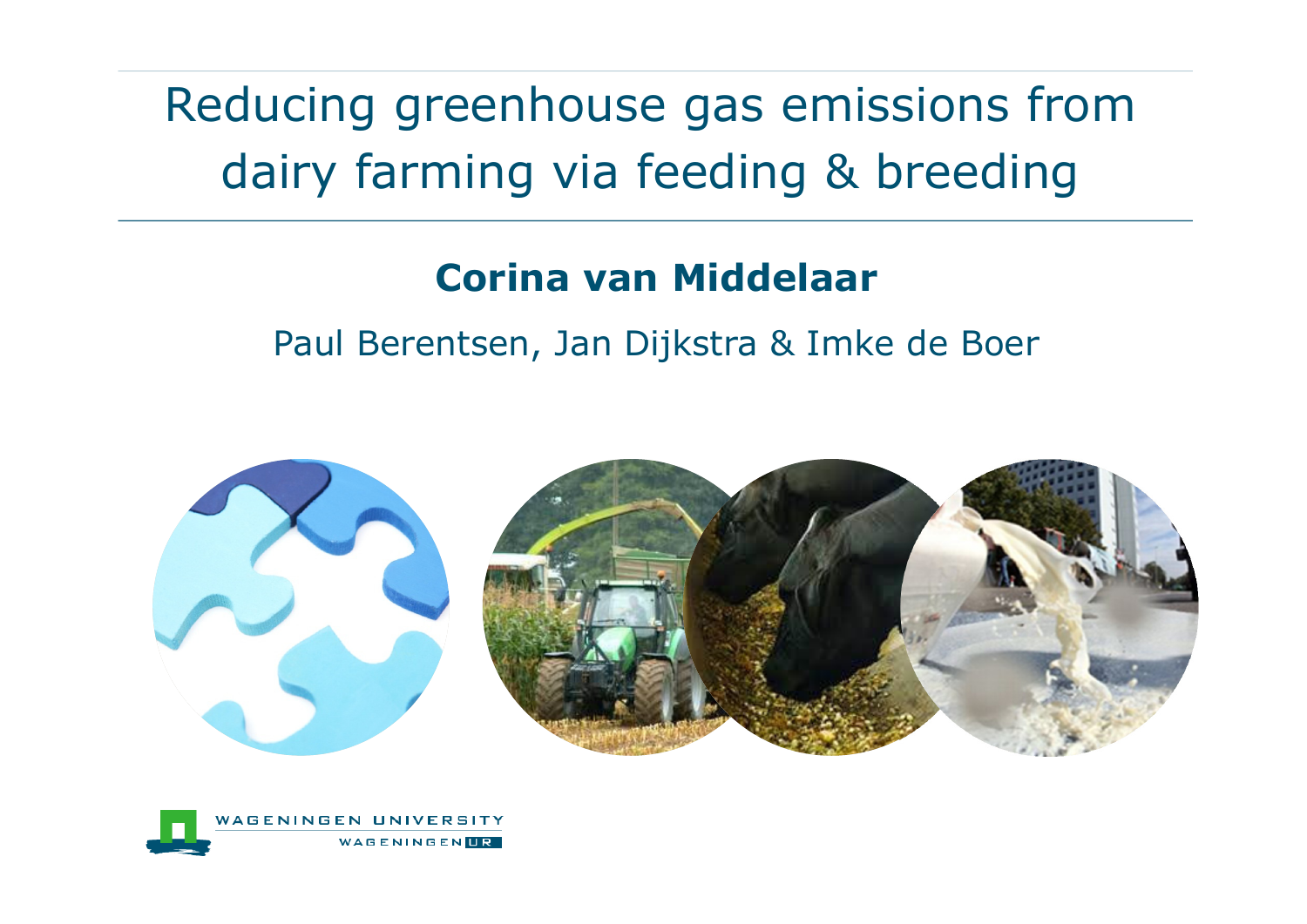#### GHG emissions from dairy farming

Dairy sector: 30% of global GHG emissions by livestock



Based on Van Middelaar et al. (2011) and Gerber et al. (2013).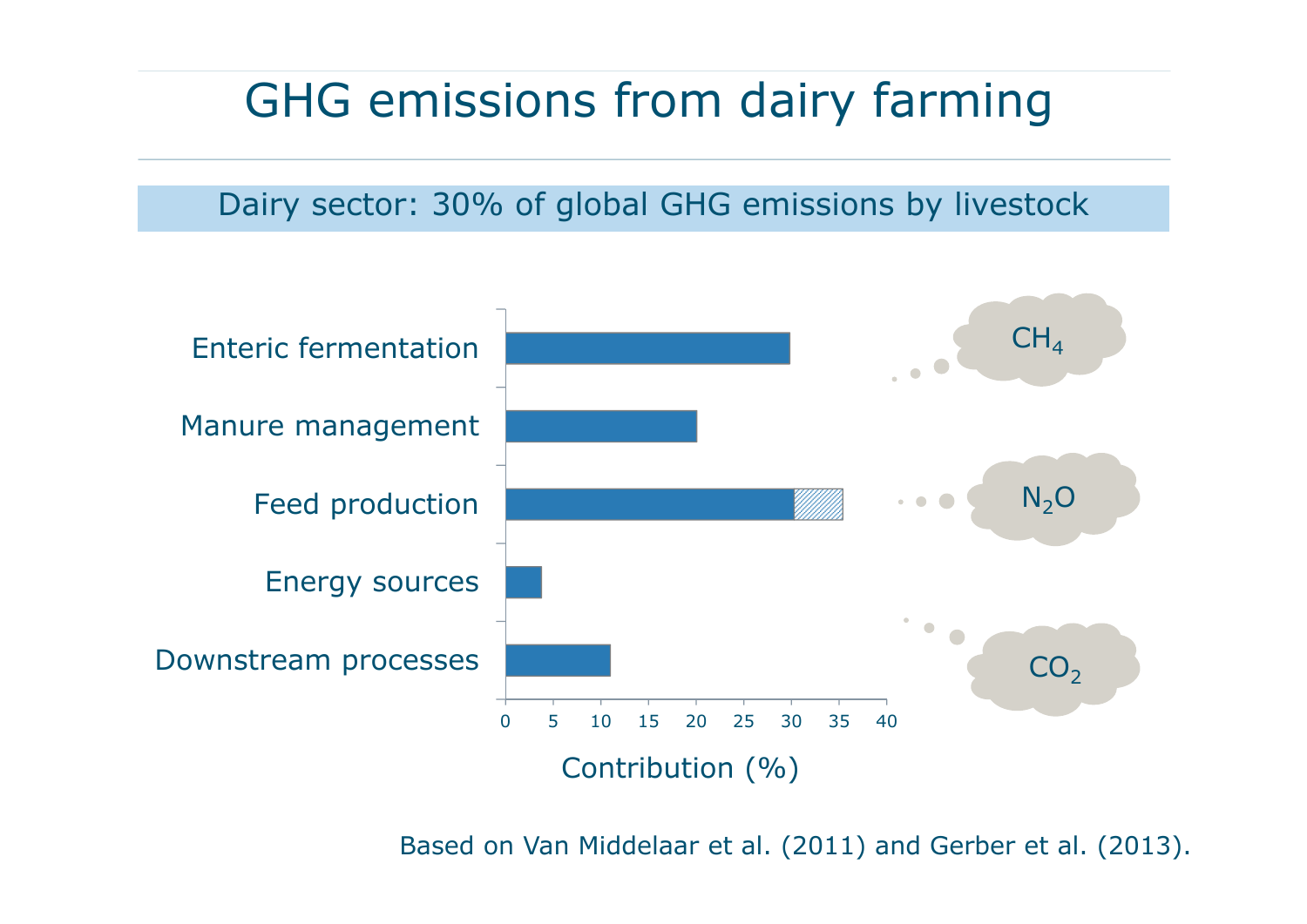## How to assess net benefit of a strategy?

#### Integrated modelling at chain level



*CO2-e: 1 CO2 + 25 CH4 + 298 N2O*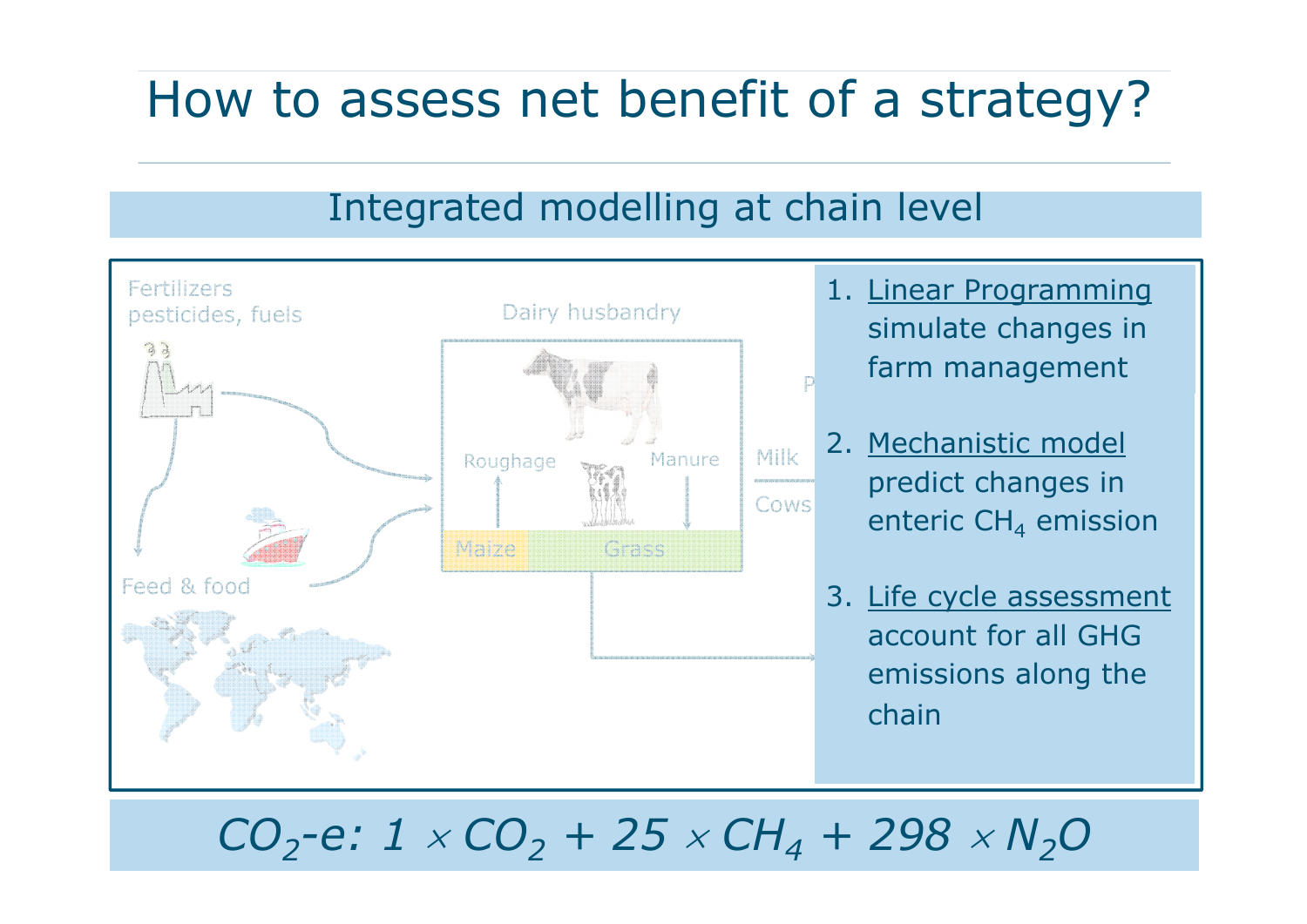## Reducing greenhouse gas emissions via feeding?

Which strategy is most cost-effective?

#### Aim 1

evaluate cost-effectiveness of three feeding strategies to reduce enteric CH<sub>4</sub> in dairy cows

using integrated modelling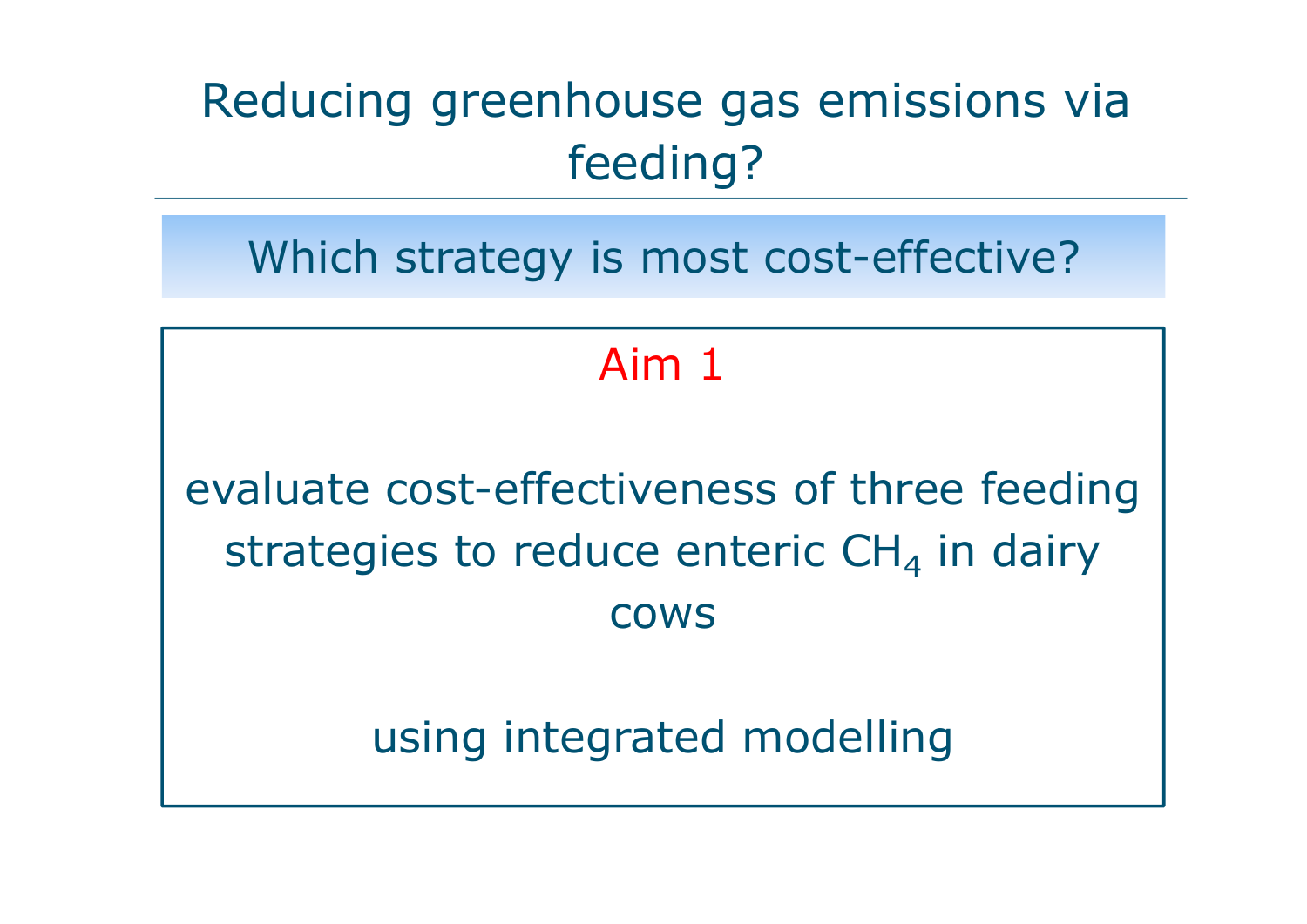#### Feeding strategies explored

Nitrate supplementation

• 1% of DM intake; 75% nitrate

Extruded linseed supplementation

• 1 summer; 2 winter (kg/cow/d); 56% linseed

Less mature grass (silage)

- grazing: 1400 - 1700 kg DM/ha
- harvesting: 3000 3500 kg DM/ha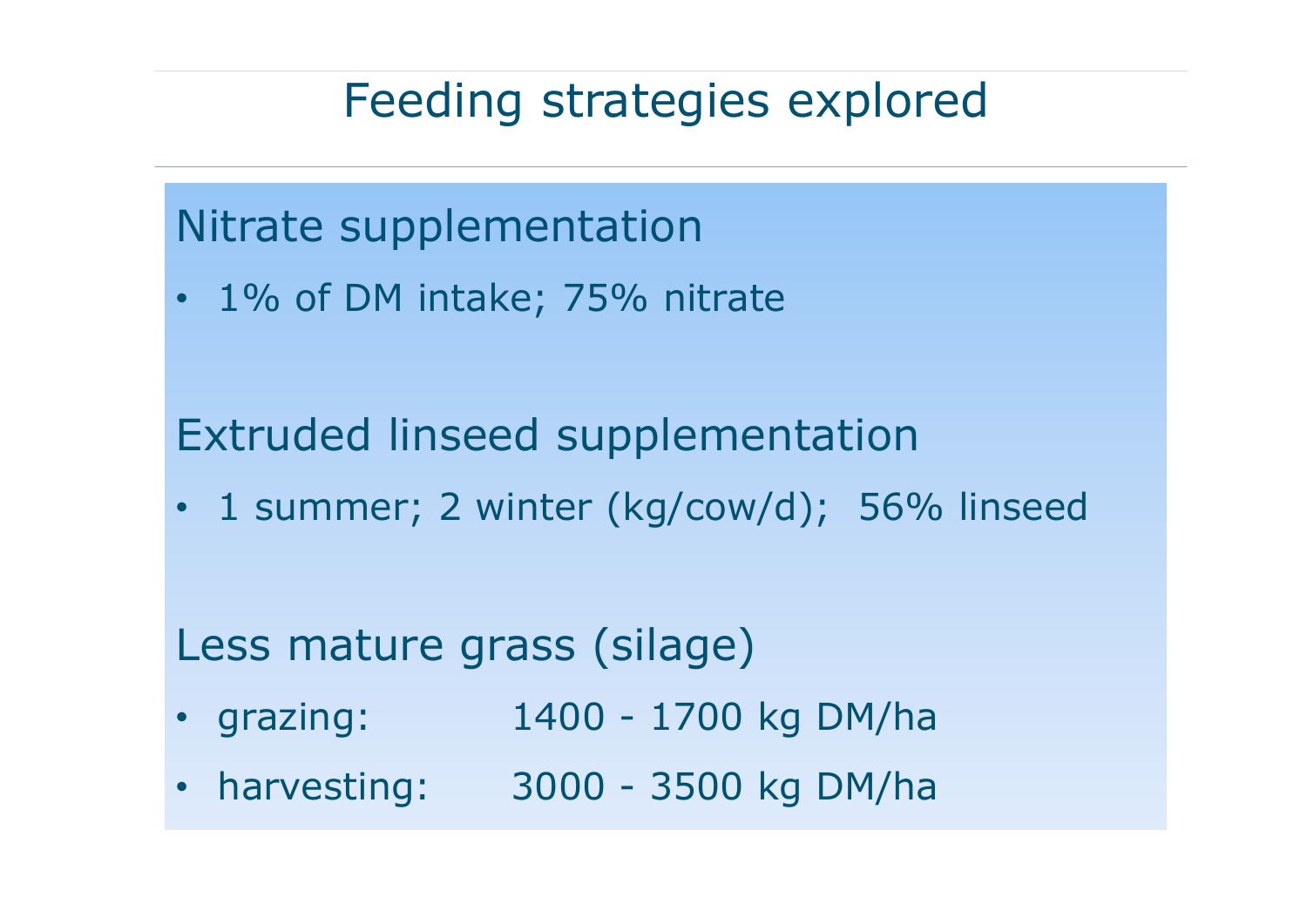## Method - feeding

#### *Average farm: maximize labour income*



- 45 ha
- •603 tonnes milk
- 76 cows; 49 young stock
- •milk yield cow: 7968 kg/yr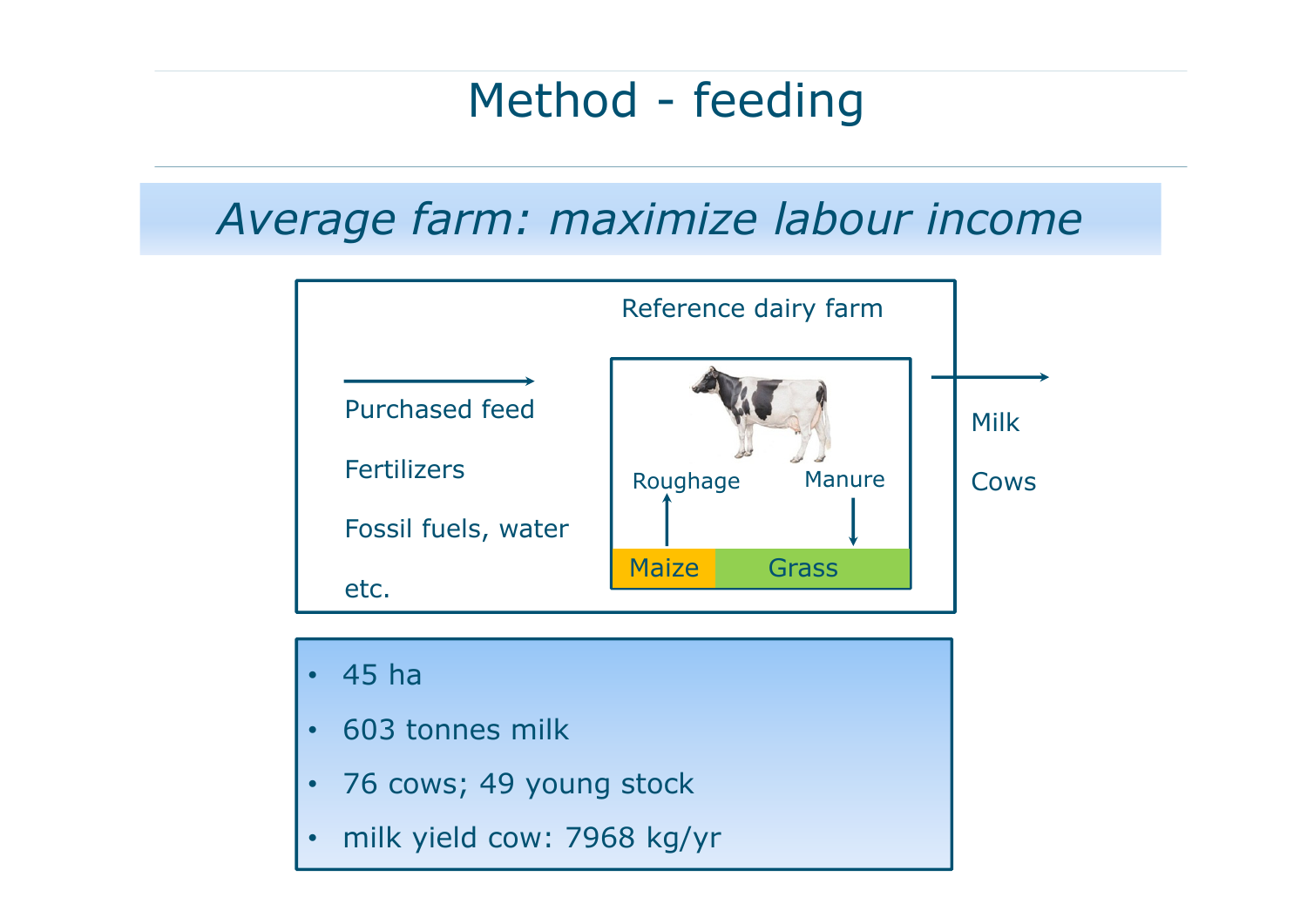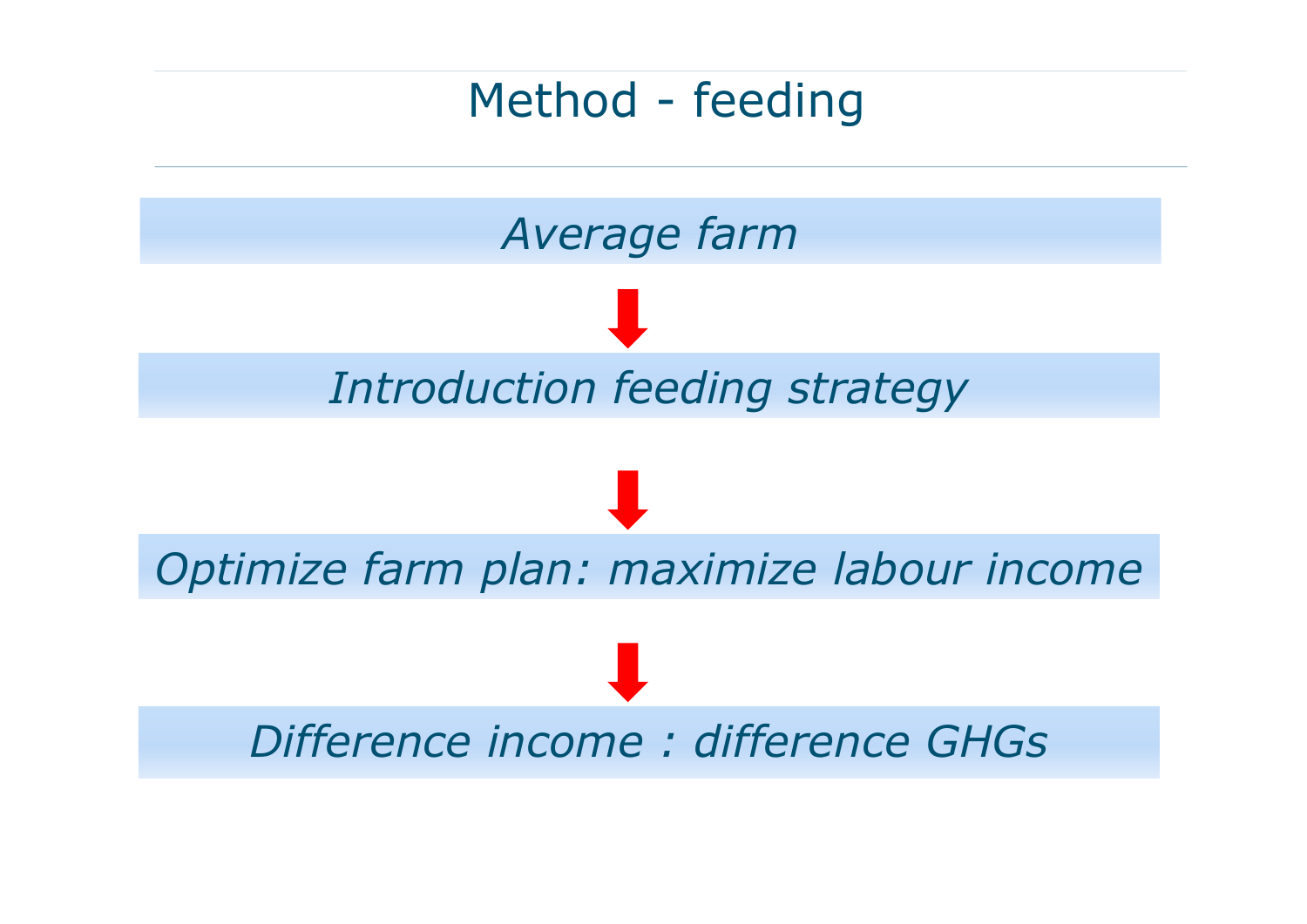## Results feeding strategies



Van Middelaar et al. 2014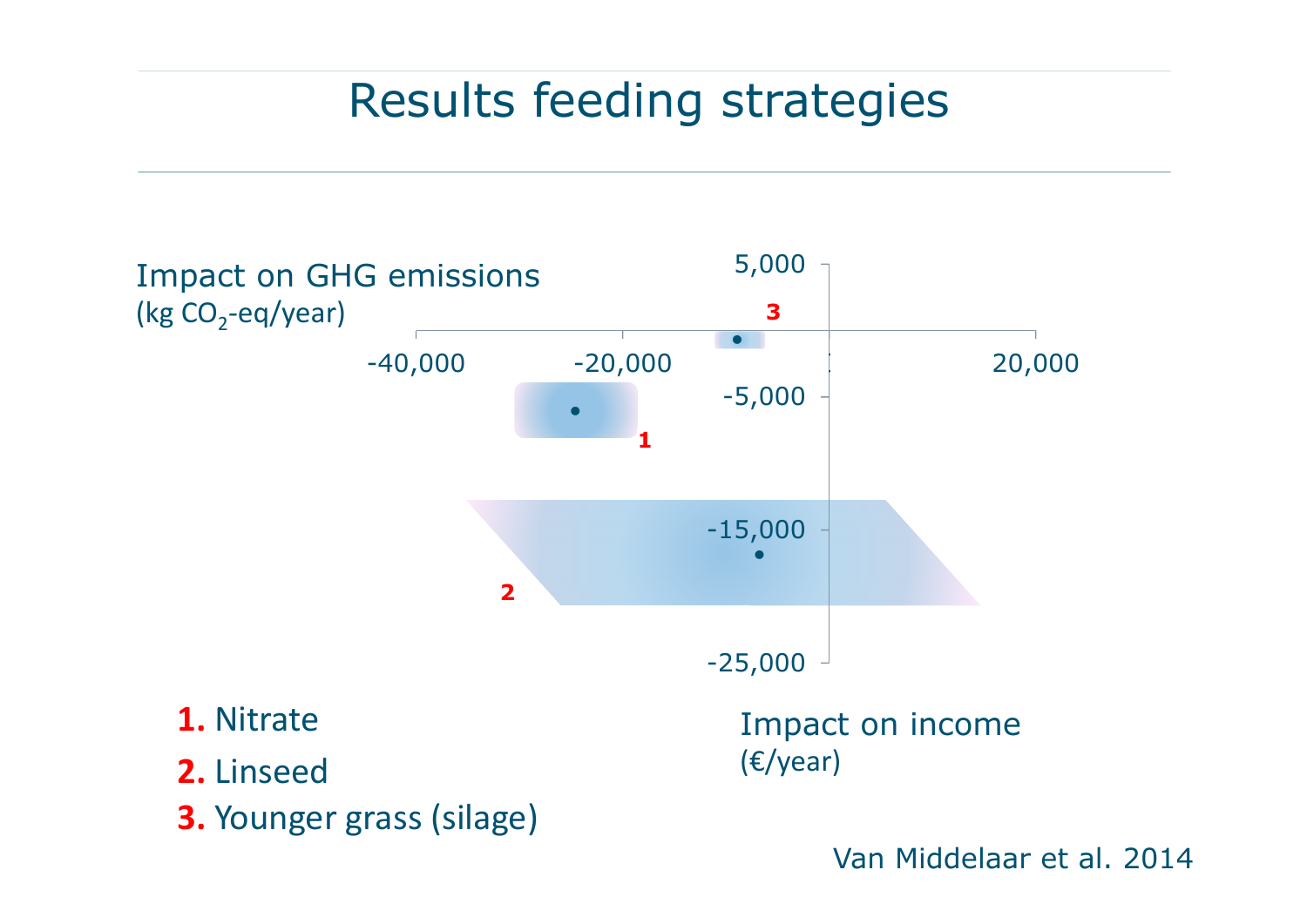## Reducing greenhouse gas emissions via breeding?

Increasing annual milk yield per cow

- • Fewer animals to produce same amount of milk
- Dilution of GHGs from maintenance

Improving longevity

•Fewer female replacements needed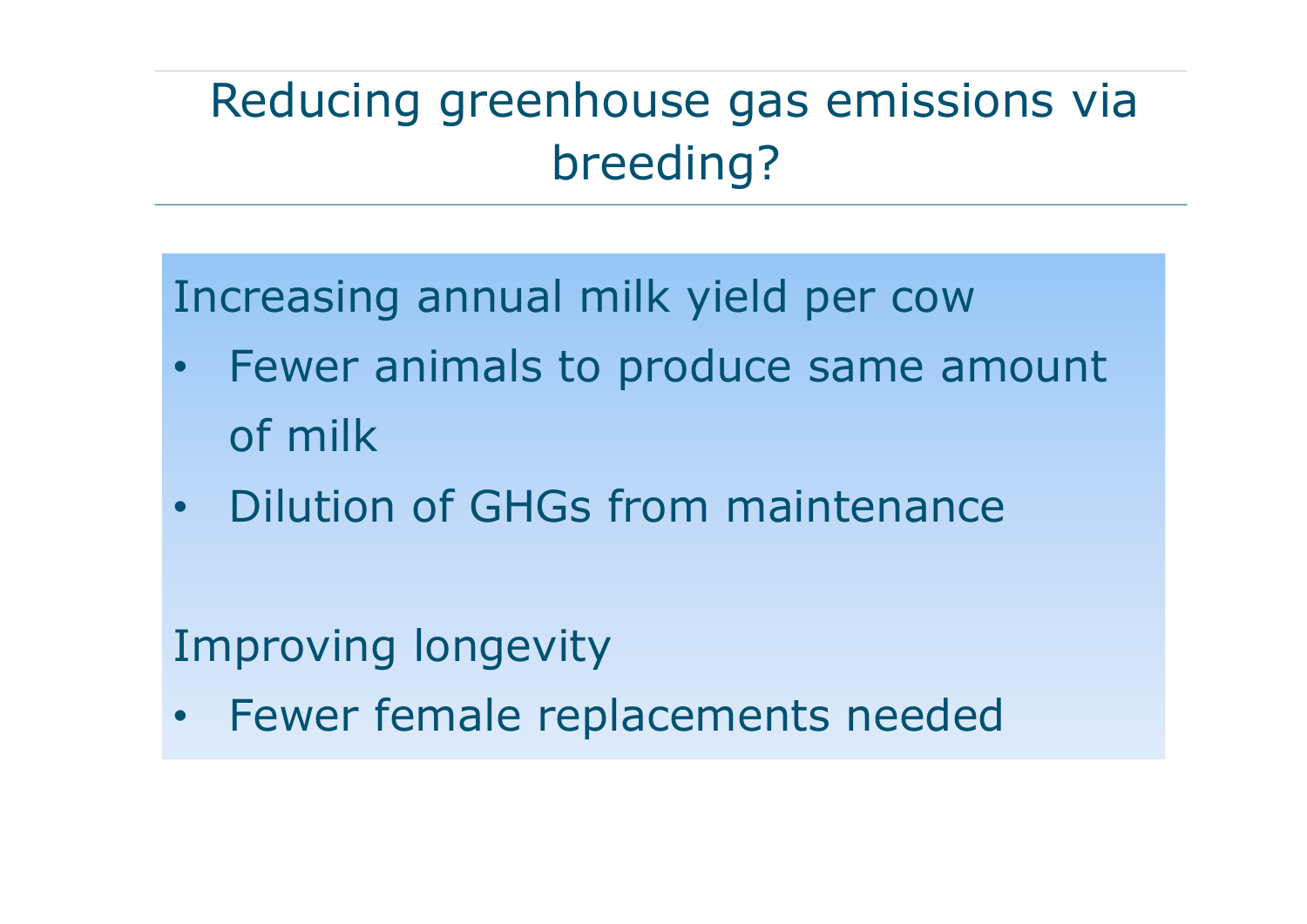## Reducing greenhouse gas emissions via breeding?

Which trait offers most potential?

### Aim 2

determine impact of increase of one  $\sigma_{\hspace{-1.2pt}g}$  in milk yield and longevity

using integrated modelling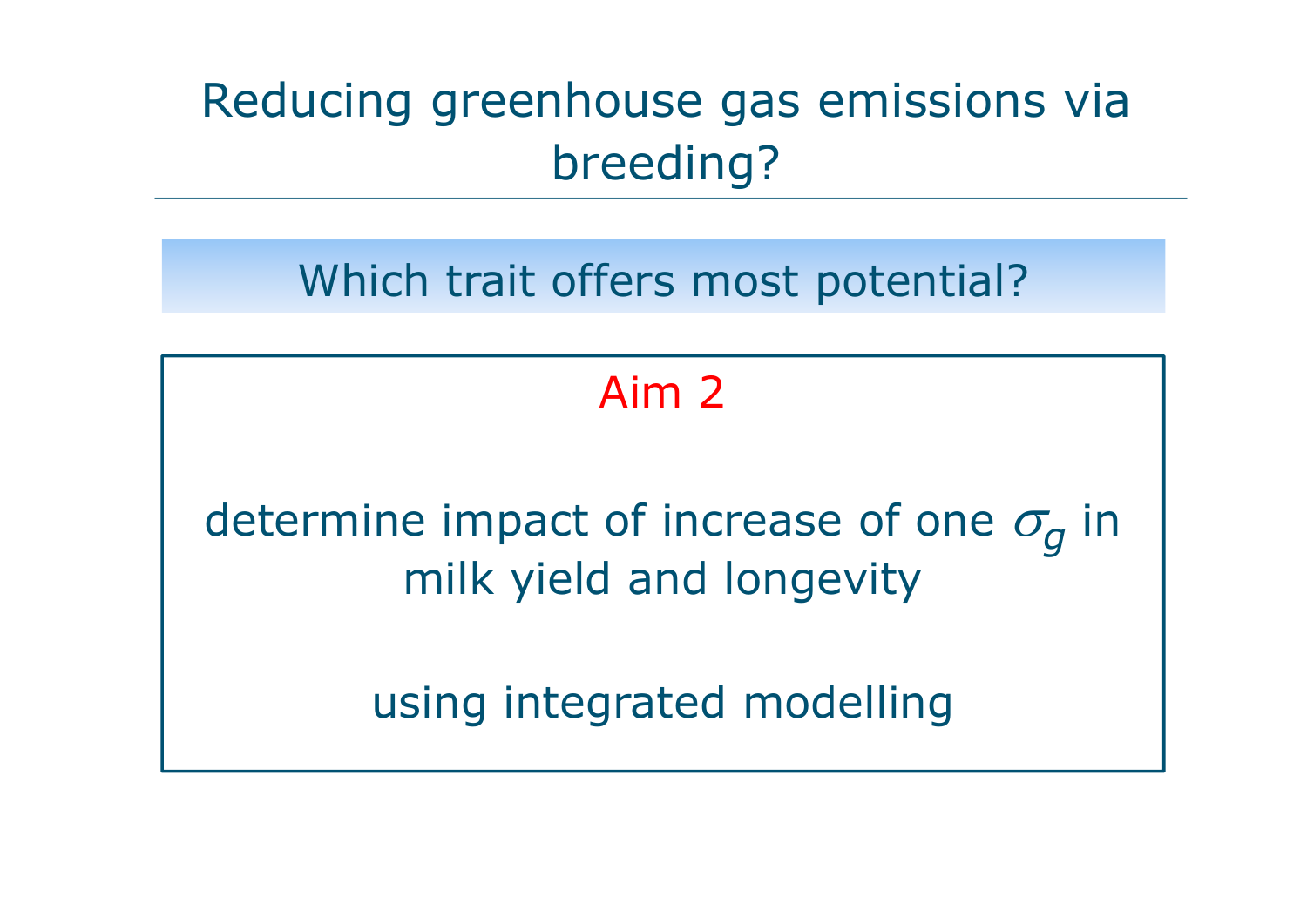### Method - breeding

#### *Farm 2020: maximize labour income*



- •85 ha; all manure used on farm
- •168 cows; 100 young stock
- •milk yield cow: 8758 kg/yr
- •Replacement rate: 27%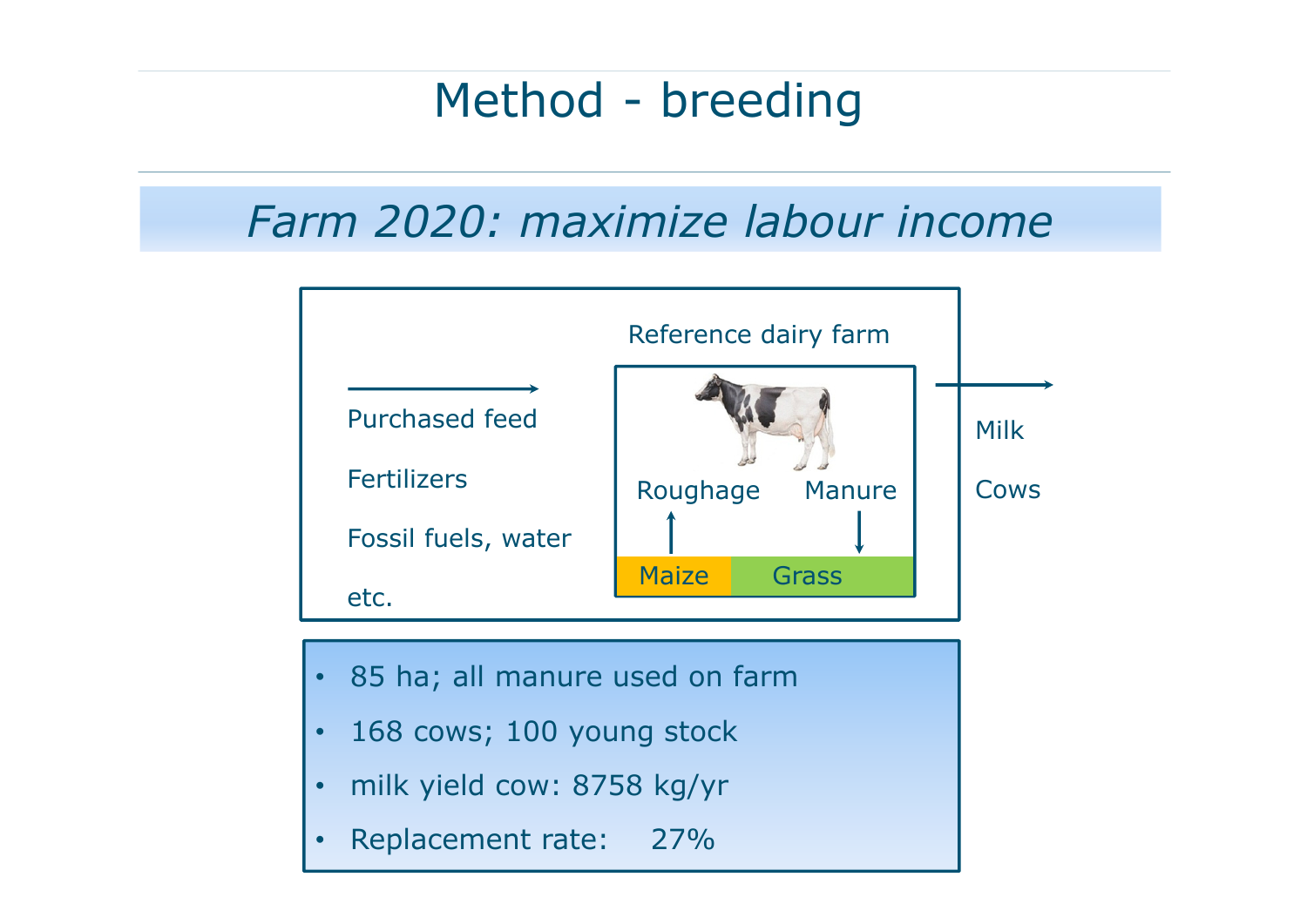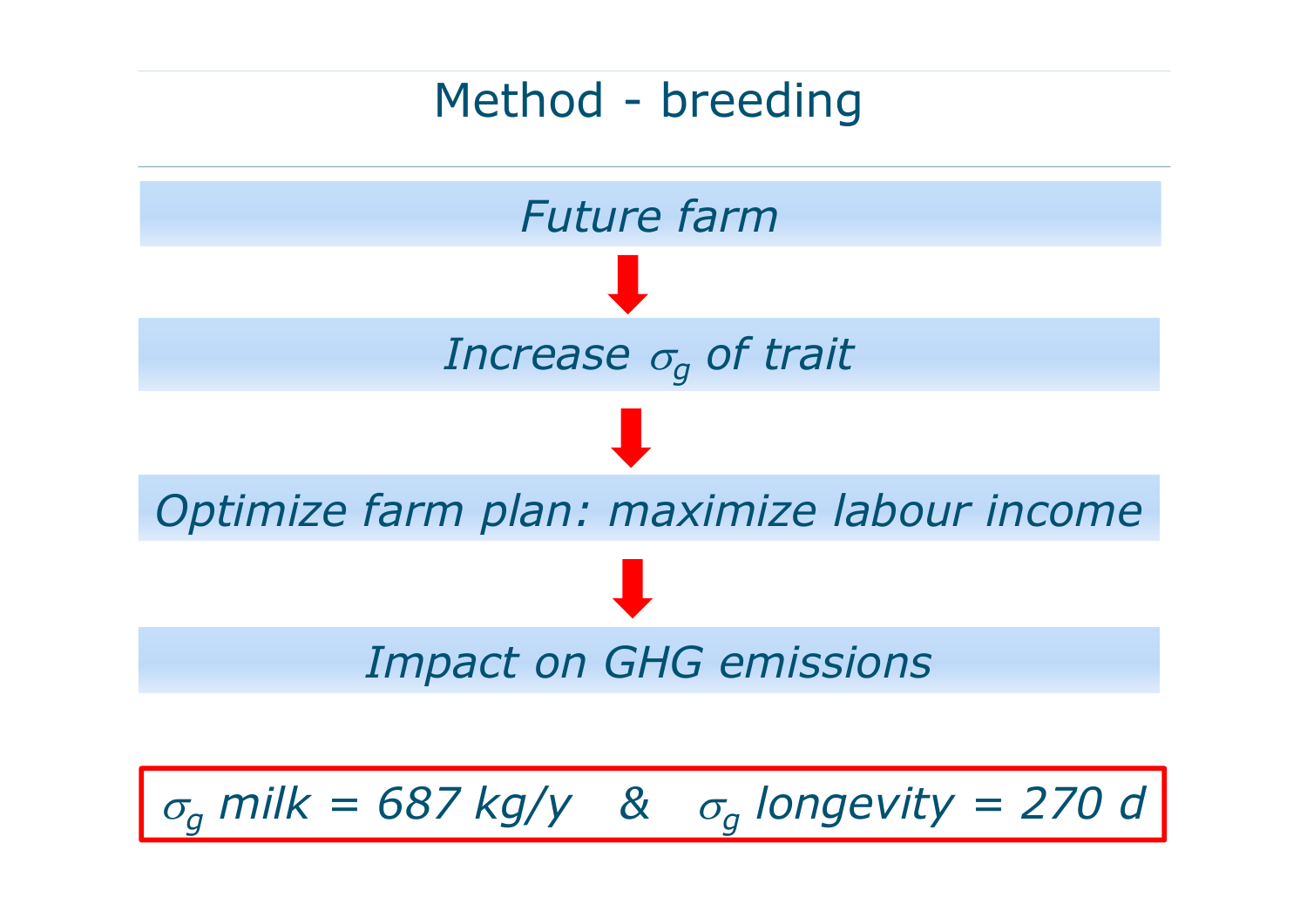### Results breeding strategies

|            | <b>GHG emissions</b> (kg $CO2$ -eq/ton FPCM) |  |
|------------|----------------------------------------------|--|
| Reference  | 882                                          |  |
| Milk yield | $-36$                                        |  |
| Longevity  | $-32$                                        |  |

| <b>Economic value</b> (EUR per cow/year) |     |
|------------------------------------------|-----|
| Milk yield                               | 122 |
| Longevity                                | 82  |



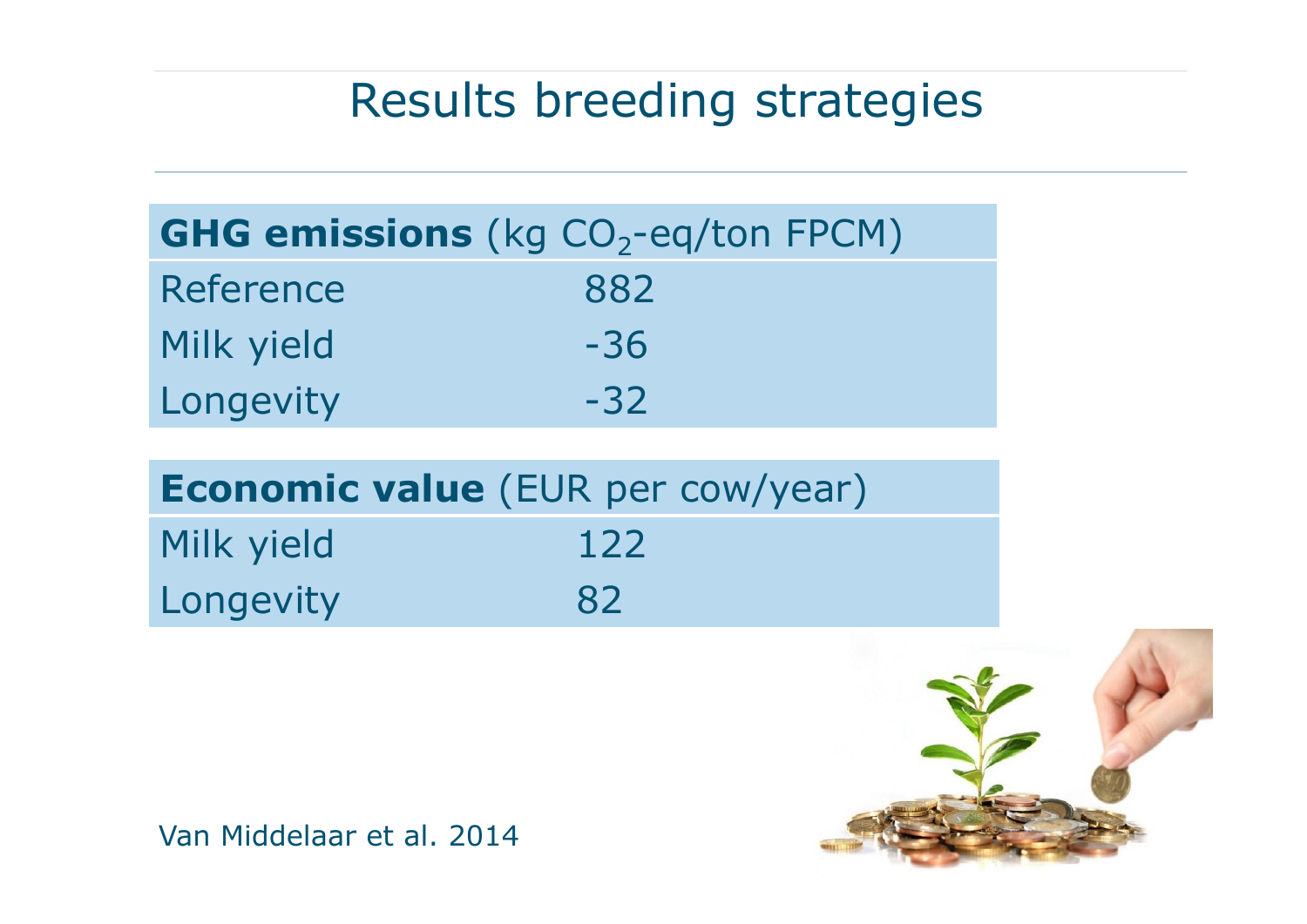#### **Conclusions**

 **Feeding & Breeding** offer potential to reduce GHG emissions at chain level

 **Feeding:** Nitrate largest reduction in emissions Reducing grass maturity most costeffective

 **Breeding:** Milk yield more important than longevity Importance longevity increases with focus on GHG emissions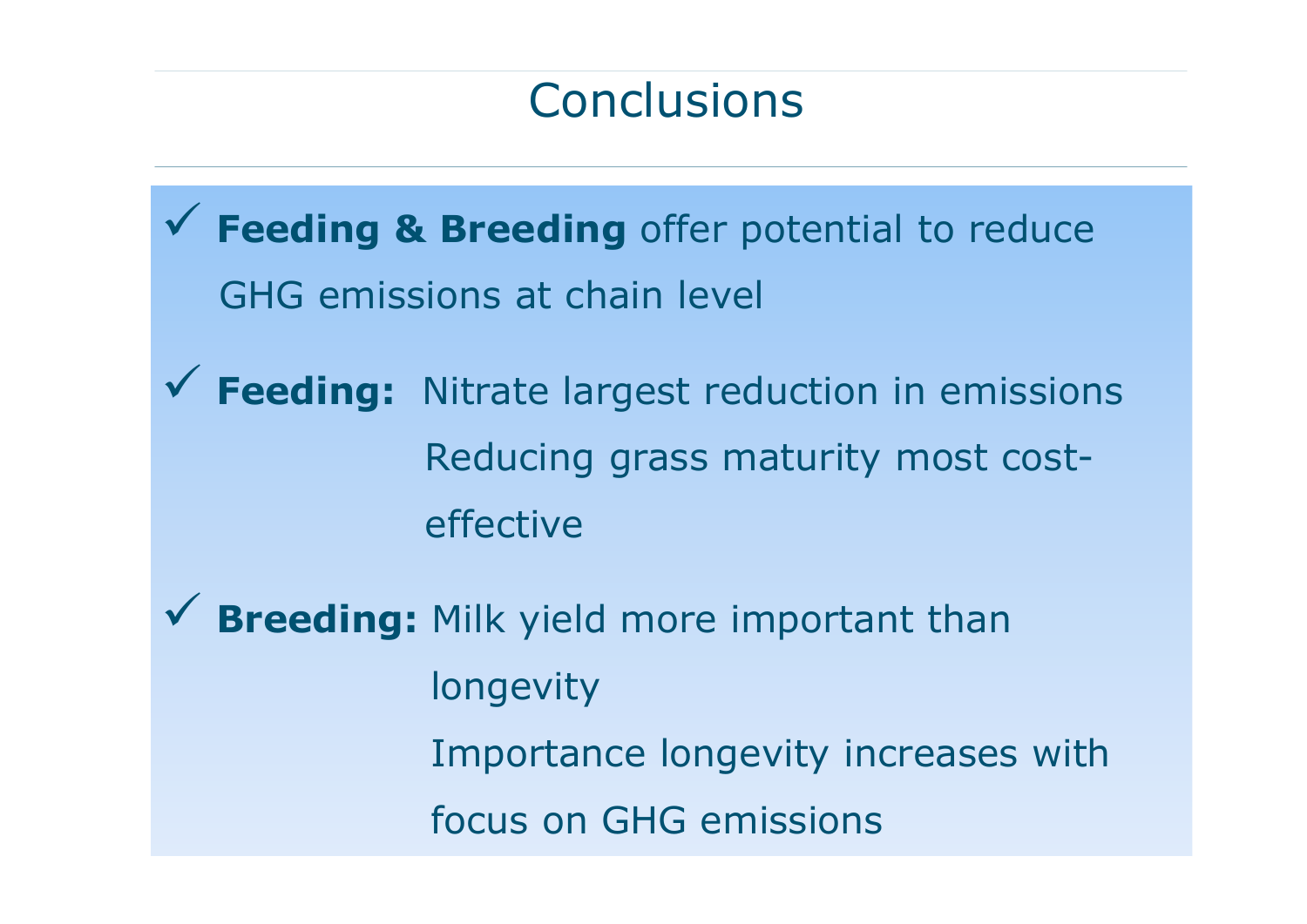# Thank you for your attention







Ministry of Infrastructure and the Environment



Corina.vanMiddelaar@wur.nl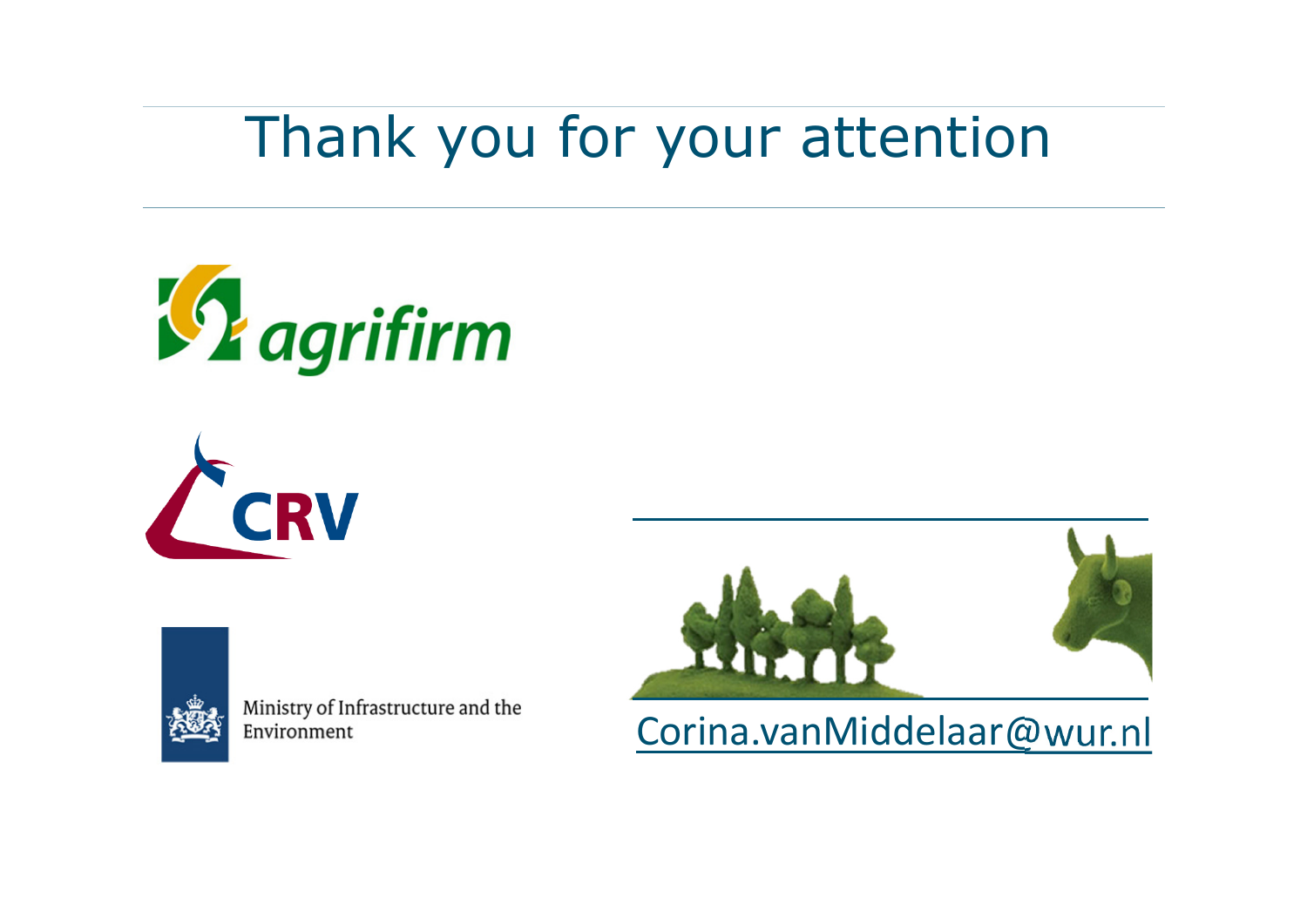## GHG emissions method-1

#### kg CO $_2$ -e/t FPCM\*

|                                                                                     | <b>Ref</b>            |                                |
|-------------------------------------------------------------------------------------|-----------------------|--------------------------------|
| <b>Animal emissions</b><br>Enteric $CH4$<br><b>Manure</b>                           | 445<br>118            | 50% enteric<br>CH <sub>4</sub> |
| On-farm feed<br>Grass<br>Maize                                                      | 67<br>37              |                                |
| Farm inputs<br>Maize silage<br>Concentrates<br><b>Synthetic fertilizer</b><br>Other | 24<br>118<br>51<br>23 | Lower than                     |
| <b>Total</b>                                                                        | 882                   | literature                     |

\* FPCM = Fat-and-protein corrected milk